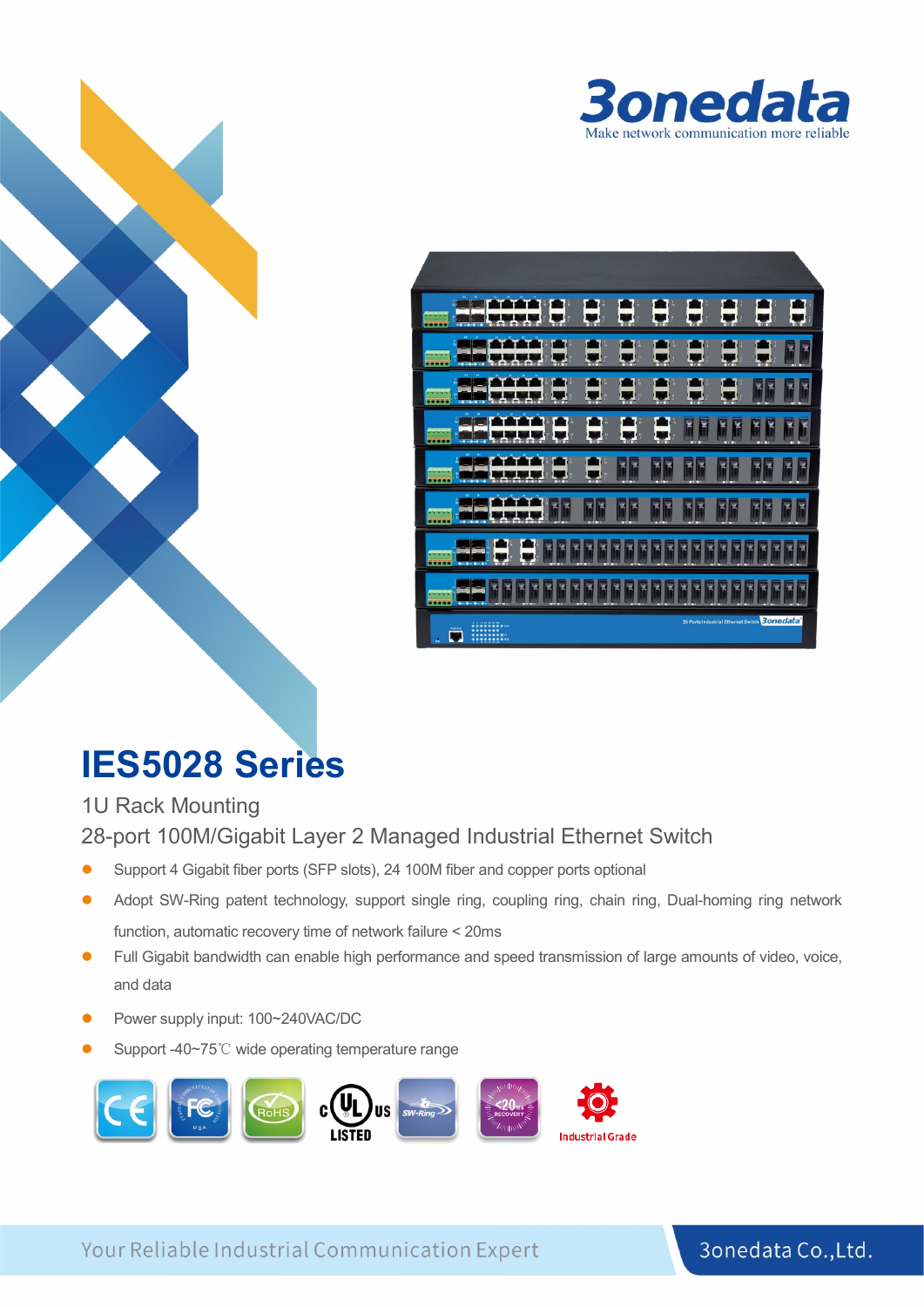### **Introduction**

IES5028 series are 28-port 100M/Gigabit layer 2 managed industrial Ethernet switches. This series include 8 types of products and provide 100M copper port, 100M fiber port and Gigabit SFP slot. It adopts rack mounting to meet the requirements of different application scenes.

Network management system supports various network protocols and industrial standards, such as STP/RSTP, 802.1Q VLAN, QoS, IGMP Static Multicast, Port Trunking, Port Mirroring, etc. It also possesses complete management functions, including Port Configuration, Port Statistics, Access Control, Network Diagnosis, Rapid Configuration, Online Upgrading and so on, and supports CLI, WEB, Telnet, SNMP and other access methods. It can provide users with good experience with friendly design of network management system interface, simple and convenient operation.

RST button can instantly restore factory defaults. When power supply or port occurs link failure, ALARM indicator will be bright and send out alarm, meanwhile, alarm device connected to the relay will send out alarm for rapid scene troubleshooting. Hardware adopts fanless, low power consumption, wide temperature and voltage design and has passed rigorous industrial standard tests, which can suit for the industrial scene environment with harsh requirements for EMC. It can be widely used in smart grid, rail transit, smart city, safety city, new energy, intelligent manufacturing and other industrial fields.

### **Features and Benefits**

- $\odot$ SNMPv1/v2c is used for network management of various levels
- $\odot$ RMON can be used for efficient and flexible network monitoring
- $\odot$ Port mirroring can conduct data analysis and monitoring, which is convenient for online debugging
- QoS supports real-time traffic classification and priority setting.  $\odot$
- $\odot$ DHCP server and client can be used for distributing IP address
- $\odot$ File management is convenient for the device rapid configuration and online upgrading
- $\odot$ Bandwidth management can reasonably distribute network bandwidth, preventing unpredictable network status
- Port statistics can be used for port real-time traffic statistics  $\odot$
- $\odot$ User password can conduct user hierarchical management to improve the device management security
- $\odot$ Mac port lock can enhance network flexibility and security
- E-mail alarm is convenient for immediate fault discovery during remote management  $\odot$
- $\odot$ Relay alarm is convenient for troubleshooting of construction site
- Storm suppression can restrain the broadcast, unknown multicast and unknown  $\odot$ unicast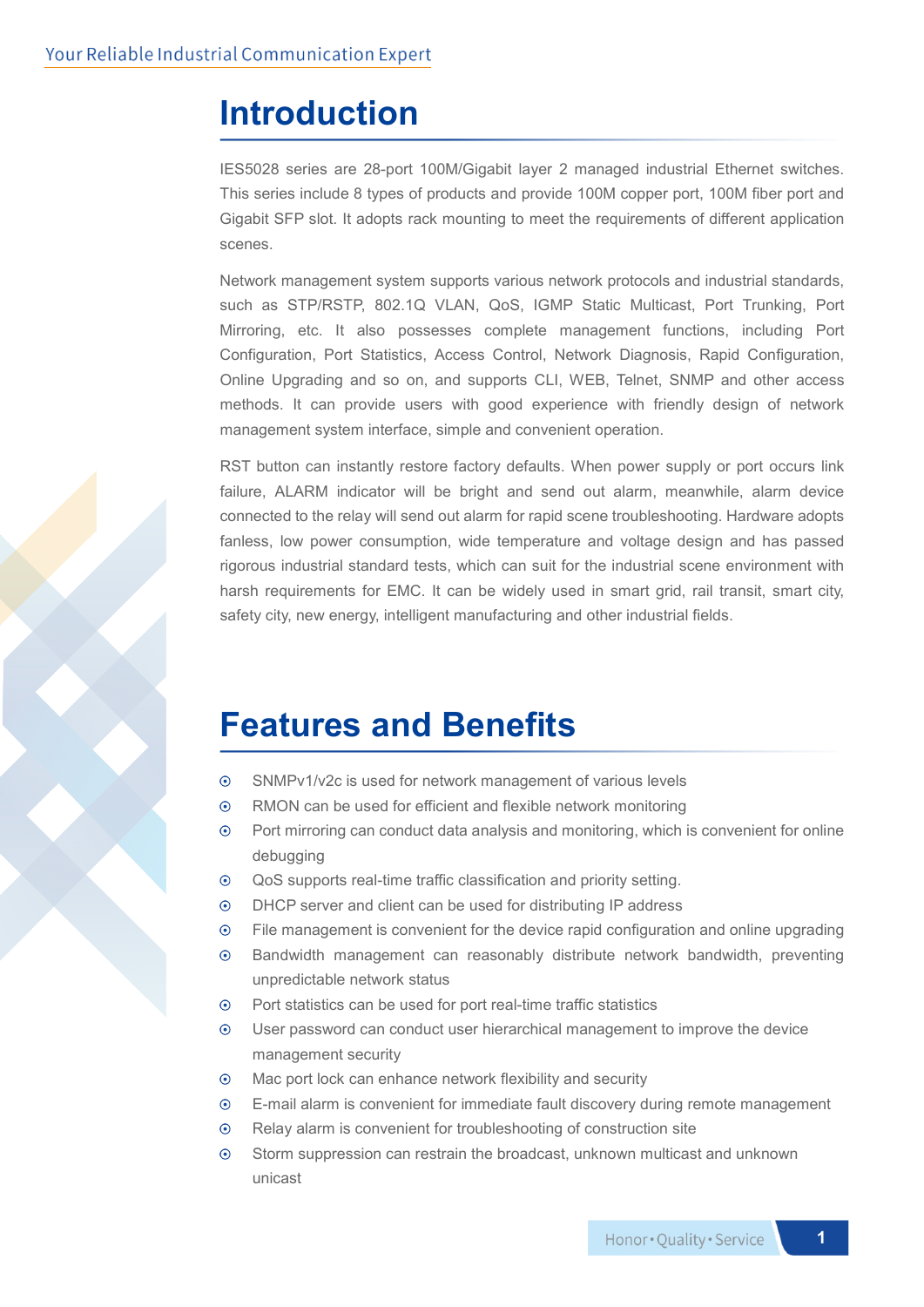#### Your Reliable Industrial Communication Expert

- VLAN is used for simplifying network planning
- Port trunking can increase network bandwidth and enhance the reliability of network connection to achieve optimum bandwidth utilization
- IGMP Snooping, GMRP and static multicast can be used for filtering multicast traffic to save the network bandwidth
- SW-Ring and STP/RSTP can achieve network redundancy, preventing network storm

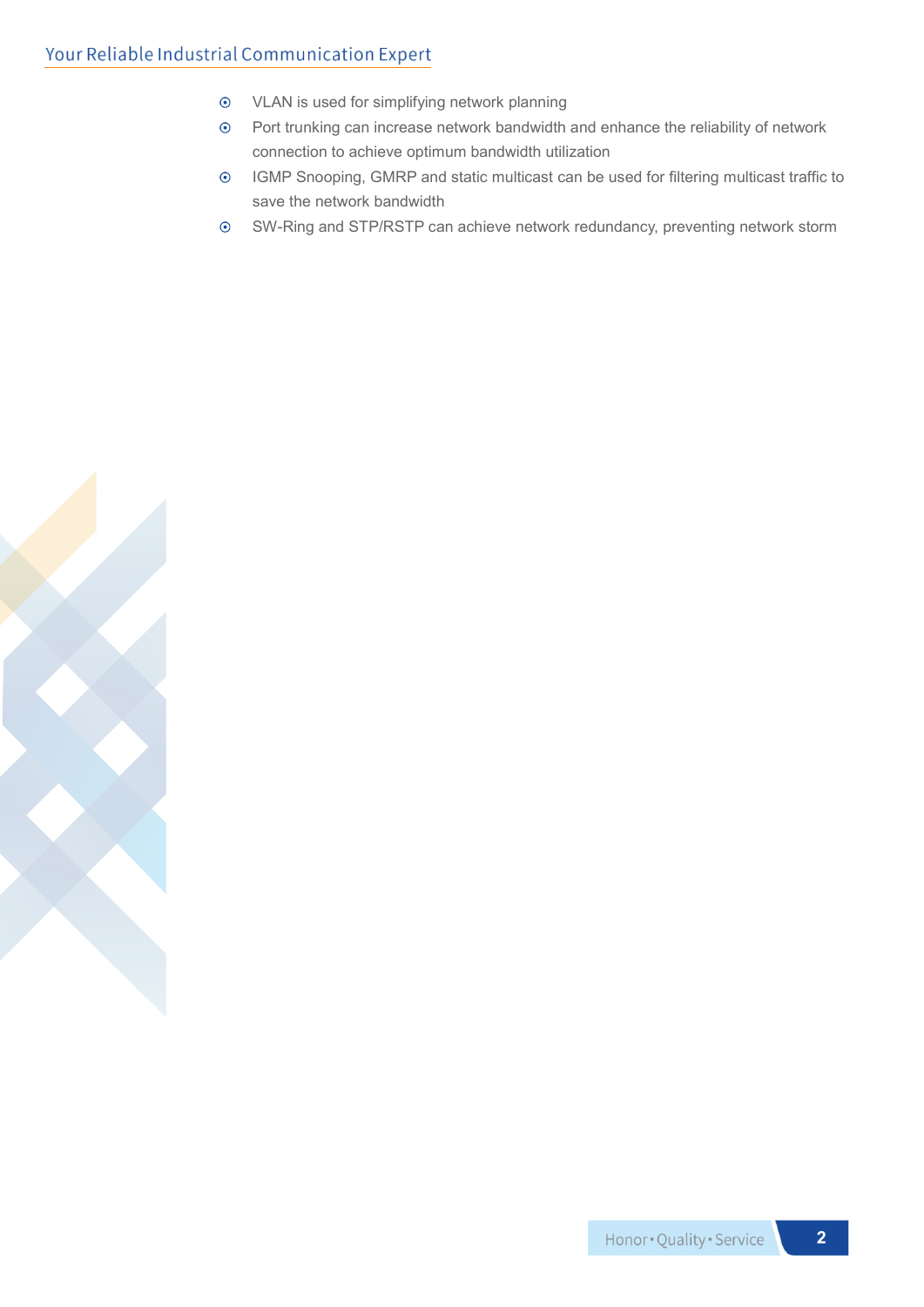### **Dimension**

Unit:mm

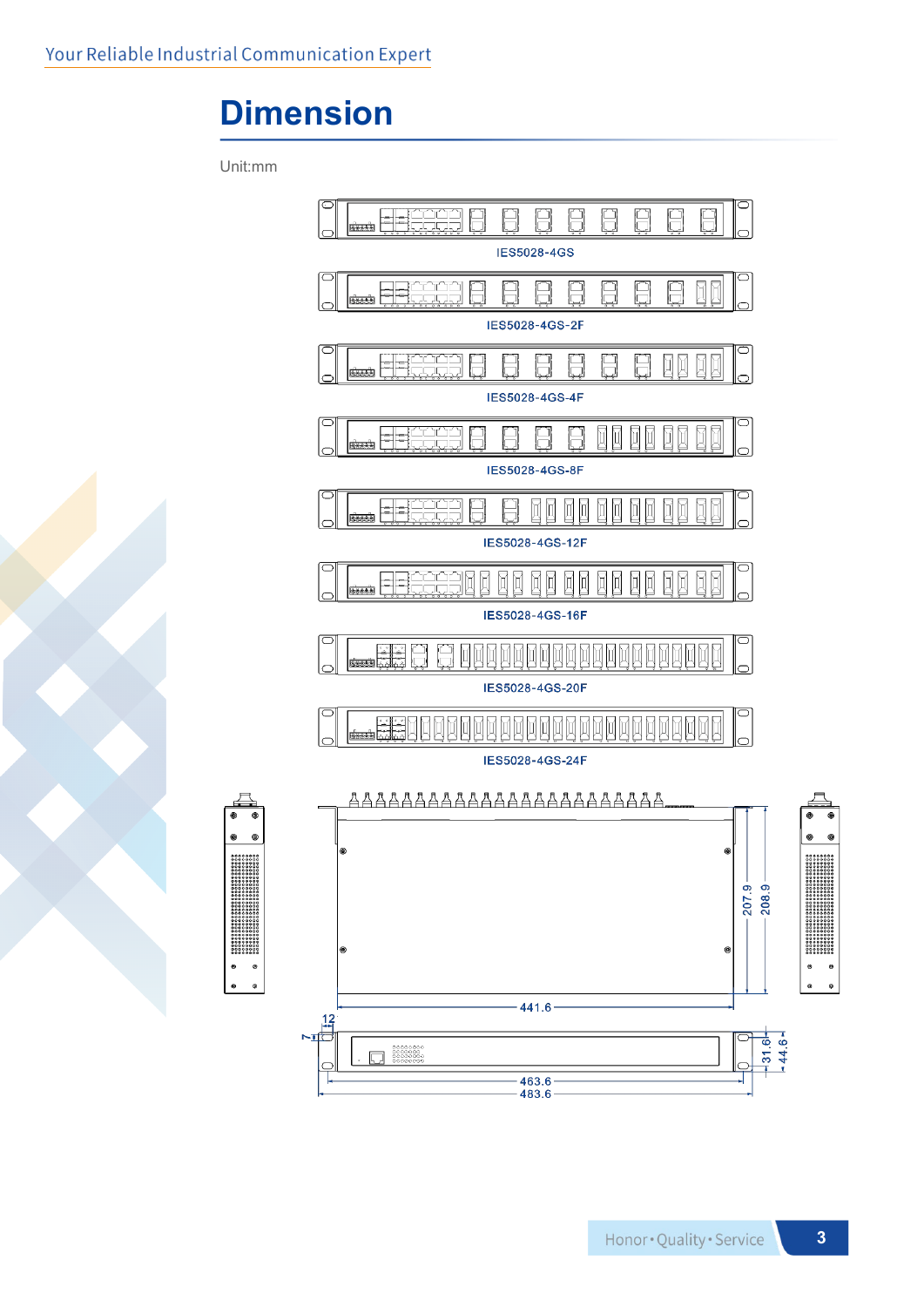## **Specification**

| Standard & Protocol        | IEEE 802.3 for 10Base-T<br>IEEE 802.3u for 100Base-TX and 100Base-FX<br>IEEE 802.3z for 1000Base-X<br>IEEE 802.3x for Flow Control<br>IEEE 802.1D for Spanning Tree Protocol<br>IEEE 802.1w for Rapid Spanning Tree Protocol<br>IEEE 802.1Q for VLAN<br>IEEE 802.1p for Class of Service                                                                                                    |
|----------------------------|---------------------------------------------------------------------------------------------------------------------------------------------------------------------------------------------------------------------------------------------------------------------------------------------------------------------------------------------------------------------------------------------|
| Management                 | SNMP v1/v2c Centralized Management of Equipment, RMON, Port<br>Mirroring, QoS, DHCP Server, DHCP Client, File Management, Port<br><b>Statistics</b>                                                                                                                                                                                                                                         |
| <b>Security</b>            | Classification of User Permissions, Port Alarm, E-mail Alarm                                                                                                                                                                                                                                                                                                                                |
| <b>Switch Function</b>     | 802.1Q Vlan, Static Port Aggregation, Bandwidth Management, Flow<br>Control                                                                                                                                                                                                                                                                                                                 |
| <b>Unicast / Multicast</b> | Static Multicast, GMRP, IGMP-Snooping                                                                                                                                                                                                                                                                                                                                                       |
| <b>Redundancy Protocol</b> | SW-Ring, STP/RSTP                                                                                                                                                                                                                                                                                                                                                                           |
| <b>Time Management</b>     | <b>SNTP</b>                                                                                                                                                                                                                                                                                                                                                                                 |
| Interface                  | Copper port: 10/100Base-T(X), RJ45, Automatic Flow Control,<br>Full/Half Duplex Mode, MDI/MDI-X Autotunning<br>Fiber port: 100Base-FX, SC/ST/FC optional<br>SFP slot: 1000Base-SFP<br>Console port: CLI command line management port (RS-232), RJ45<br>Alarm port: 2-pin 5.08mm pitch terminal blocks, support 1 relay alarm<br>output, current carrying capacity 5A@30VDC or<br>10A@125VAC |
| <b>LED</b> Indicator       | Running Indicator, Port Indicator, Power Supply Indicator, Alarm<br>Indicator                                                                                                                                                                                                                                                                                                               |
| <b>Switch Property</b>     | Transmission mode: store and forward<br>MAC address: 8K<br>Packet buffer size: 3Mbit<br>Backplane bandwidth: 12.8G<br>Switch time delay: < 10µs                                                                                                                                                                                                                                             |
| <b>Power Requirement</b>   | 100~240VAC/DC<br>support 8A overcurrent protection                                                                                                                                                                                                                                                                                                                                          |
|                            |                                                                                                                                                                                                                                                                                                                                                                                             |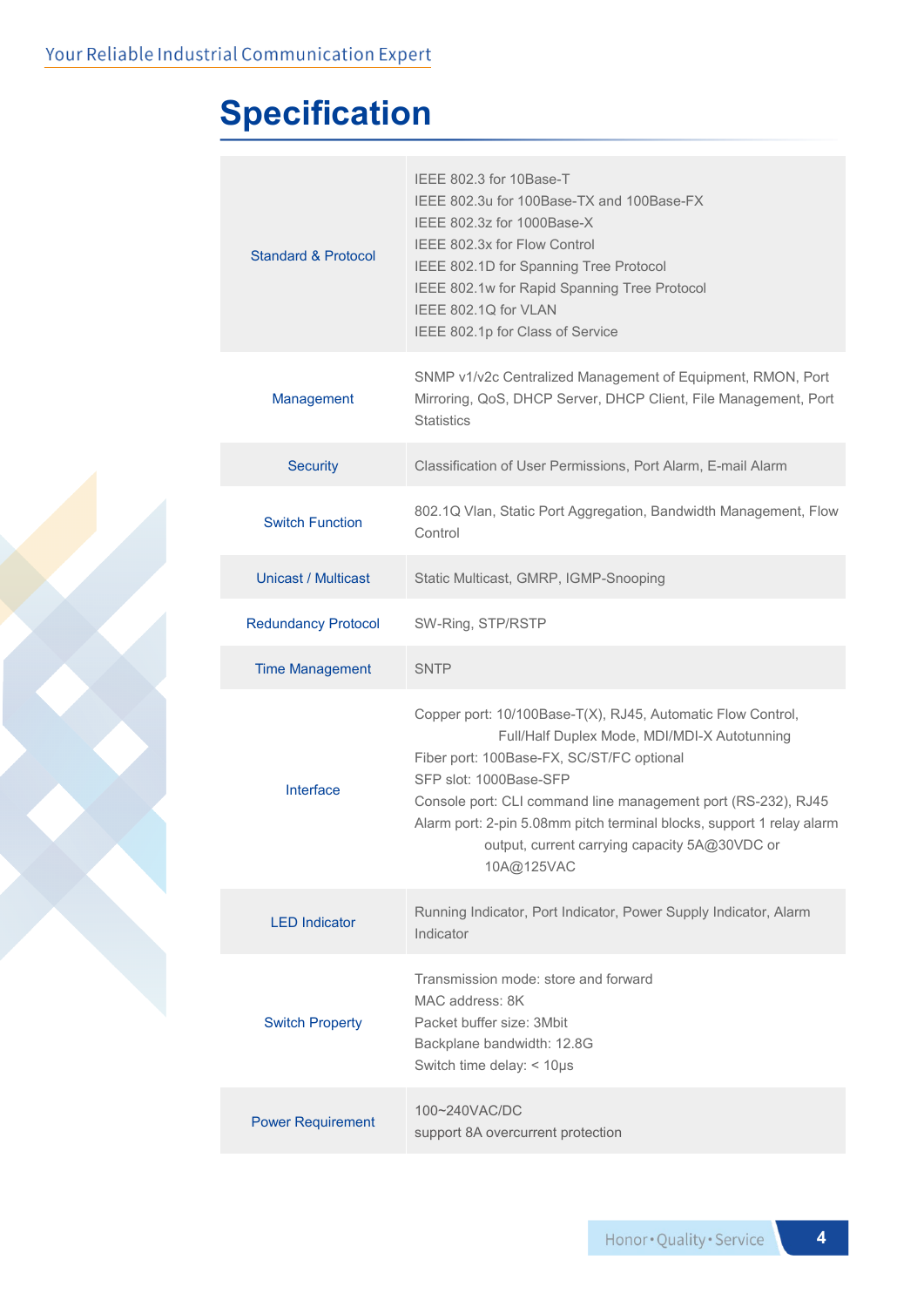#### Your Reliable Industrial Communication Expert

|                                | <b>Model</b>                                                                                                                                                                                                                                                                                                                                                                                                                                                | <b>No-load</b><br>(@220VAC) | <b>Full-load</b><br>(@220VAC) |  |
|--------------------------------|-------------------------------------------------------------------------------------------------------------------------------------------------------------------------------------------------------------------------------------------------------------------------------------------------------------------------------------------------------------------------------------------------------------------------------------------------------------|-----------------------------|-------------------------------|--|
| <b>Power Consumption</b>       | <b>IES5028-4GS</b>                                                                                                                                                                                                                                                                                                                                                                                                                                          | 7.4W                        | 13.1W                         |  |
|                                | IES5028-4GS-2F                                                                                                                                                                                                                                                                                                                                                                                                                                              | 8.7W                        | 14.4W                         |  |
|                                | IES5028-4GS-4F                                                                                                                                                                                                                                                                                                                                                                                                                                              | <b>10W</b>                  | 15.7W                         |  |
|                                | IES5028-4GS-8F                                                                                                                                                                                                                                                                                                                                                                                                                                              | 12.6W                       | 18.3W                         |  |
|                                | IES5028-4GS-12F                                                                                                                                                                                                                                                                                                                                                                                                                                             | 15.2W                       | 20.9W                         |  |
|                                | IES5028-4GS-16F                                                                                                                                                                                                                                                                                                                                                                                                                                             | 17.8W                       | 23.5W                         |  |
|                                | IES5028-4GS-20F                                                                                                                                                                                                                                                                                                                                                                                                                                             | 19.4W                       | 24.1W                         |  |
|                                | IES5028-4GS-24F                                                                                                                                                                                                                                                                                                                                                                                                                                             | <b>22W</b>                  | 26.2W                         |  |
| <b>Environmental Limit</b>     | Operating temperature range: -40~75°C<br>Storage temperature range: -40~85°C<br>Relative humidity: $5\% \sim 95\%$ (no condensation)                                                                                                                                                                                                                                                                                                                        |                             |                               |  |
| <b>Physical Characteristic</b> | Housing: IP30 protection, metal<br>Installation: 19 inches 1U rack mounting<br>Dimension (W x H x D): 441.6mm×207.9mm×44.6mm                                                                                                                                                                                                                                                                                                                                |                             |                               |  |
| <b>Industrial Standard</b>     | IEC 61000-4-2 (ESD) , Level 4<br>Air discharge: ±15kV<br>Contact discharge: ±8kV<br>IEC 61000-4-4 (EFT), Level 4<br>Power supply: ±2kV<br>Ethernet interface: ±2kV<br>Relay: ±4kV<br>IEC 61000-4-5 (Surge), Level 4<br>Power supply: common mode ±4kV, differential mode ±2kV<br>Ethernet interface: ±4kV<br>Relay: common mode ±4kV, differential mode ±2kV<br>$\bullet$<br>Shock: IEC 60068-2-27<br>Free fall: IEC 60068-2-32<br>Vibration: IEC 60068-2-6 |                             |                               |  |
| Certification                  | CE, FCC, RoHS, UL61010                                                                                                                                                                                                                                                                                                                                                                                                                                      |                             |                               |  |
| Warranty                       | 5 years                                                                                                                                                                                                                                                                                                                                                                                                                                                     |                             |                               |  |